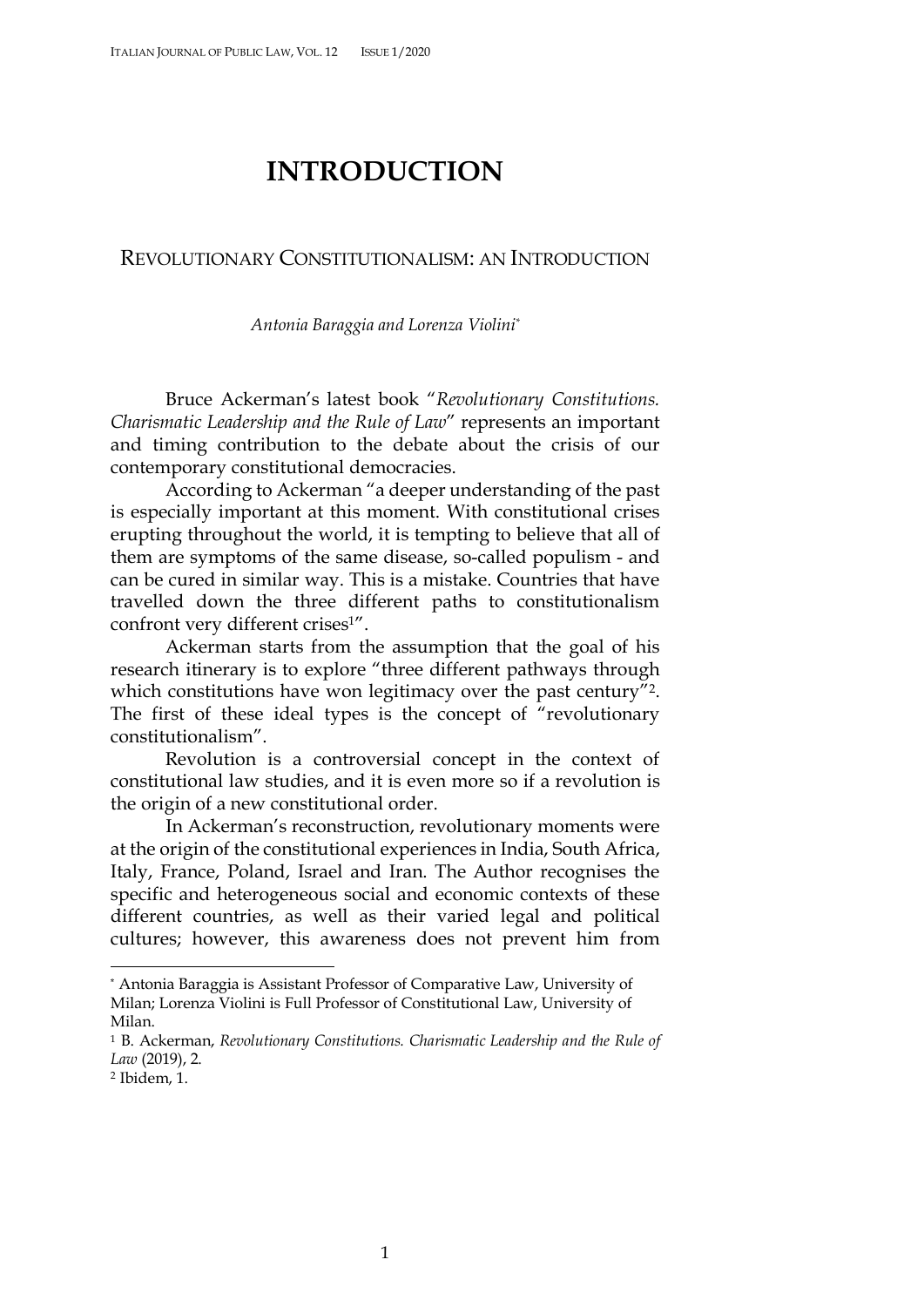tracing a common thread that binds these experiences together, such that they ultimately represent "variants" of the same phenomenon: "*Revolution on a Human Scale*".

Revolutions on a human scale must be distinguished by another type of modern revolutions, the "totalizing variants". In the latter "the mobilized movement of the People aims for a root-andbranch reconstruction of all aspects of social and political life. This aspiration legitimates the worst pathologies of the twentieth century"3. On the contrary, revolutions on a human scale "do not attempt a total makeover of society. They focus on particular sphere(s) of social or political life, and mobilize activists to repudiate currently dominant beliefs and practices within the target of revolutionary concern while leaving intact prevailing mores in other spheres"4.

Central to the "revolutionary path" is another traditionally ambiguous notion: charismatic leader. The charismatic leaders identified by the Author in Nehru, Mandela, De Gaulle, Walesa, De Gasperi - are fundamental actors in the process of legitimizing the newly established order. Ackerman distinguishes two types of charisma: organizational charisma and leadership charisma.

In the first case, a central role is played by the movement or by the party in whose struggle activists identify themselves, in the belief that the organization itself represents the means by which "their grassroots struggles can transform the State into an engine for legitimate social change"5. The second declination of charisma is personalistic: the leaders of the successful experiences of revolutionary constitutionalism "found themselves at the right place at the right time in the revolutionary struggle and their decisive acts of sacrifice served as exemplars for the broader struggle for a "new beginning" in the political life of the nation"6.

As for the concrete declination of "revolutionary constitutionalism", Ackerman identifies four phases in which the revolutionary path unfolds: the mobilization against the old regime (Time one), the foundation of the constitutional order (Time two), the crisis that opens up in the face of the loss of the original forces and charisma with the consequent creation of a "legitimacy

 <sup>3</sup> Ibidem, 28.

<sup>4</sup> Ibidem, 28.

<sup>5</sup> Ibidem, 35.

<sup>6</sup> Ibidem, 35.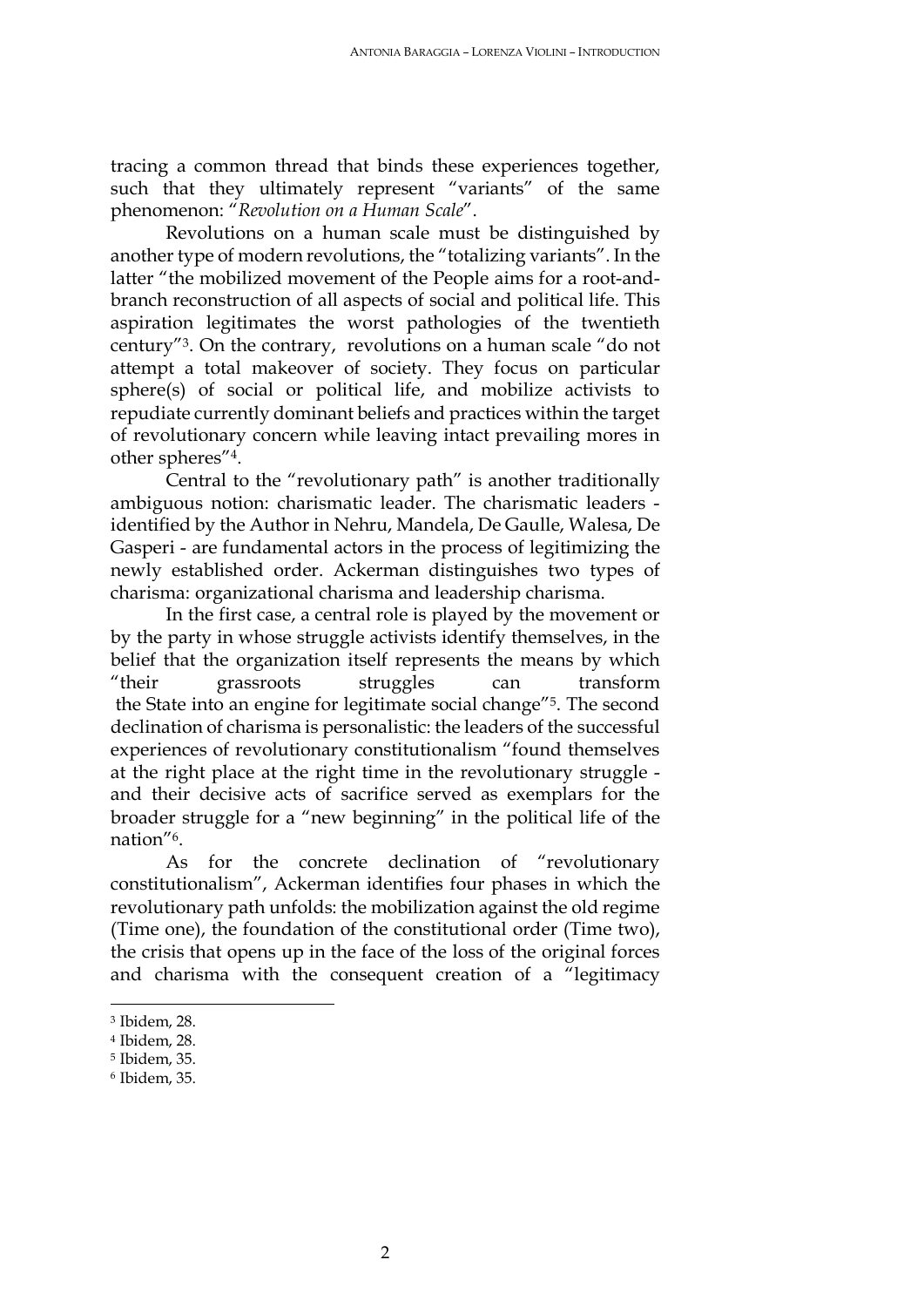vacuum" (Time three), and, finally, the consolidation of power (Time four). Ackerman applies this scheme to the cases he analyzes in this volume: India, South-Africa, France, Italy, Poland, Israel and Iran, all variants of the same ideal type. They participate in a "common experience - in which revolutionary insurgents manage to sustain a struggle against the old order for years or decades before finally gaining political ascendancy<sup>7"</sup>.

Inexhaustible and heated could be the debate on the correspondence of the particular constitutional experiences with the ideal-type, but as Ackerman himself recognizes, by recalling the Weberian lesson, "no real-world polity perfectly expresses any ideal-type"8. There can be criticisms and doubts about the historical reconstruction of events and their reading within the conceptual schemes proposed by Ackerman<sup>9</sup>. Nonetheless, Ackerman's volume offers a masterful and authoritative contribution to comparative law, the history and theory of constitutional law.

Like all great works, they measure themselves on the ability to shed light on the future, to open new horizons and research hypotheses, starting from a deep analysis of the events of the past and the theoretical reflections that the legal scholarship has given us.

Certainly Ackerman's work has this important impact, especially in a context dominated by the effort to codify and understand the specific features and dynamics of our constitutional systems under pressure. Ackerman's work has the great merit of inviting us to look at the phenomenon of constitutionalism in its evolution over time and space, beyond the unique characteristics of each constitutional experience: "My three ideal types will (...) enable a more discriminating form of transnational learning. If, as I suggest, the leading countries of Europe emerge from different constitutional pathways, these differences should be treated with respect if the European Union is to sustain itself as a vital force in the coming generation. I will also try to persuade you that my three

 <sup>7</sup> Ibidem, 3.

<sup>8</sup> Ibidem, 23.

<sup>9</sup> Among the first comments see A. K. Thiruvengadam, *Evaluating Bruce Ackerman's "Pathways to Constitutionalism" and India as an exemplar of "revolutionary constitutionalism on a human scale*", International Journal of Constitutional Law, Volume 17, Issue 2, 682-689 (2019); D. Tega, *The Constitution of the Italian Republic: Not revolution, but principled liberation*, *International Journal of Constitutional Law,* Volume 17, Issue 2, 690–694 (2019).